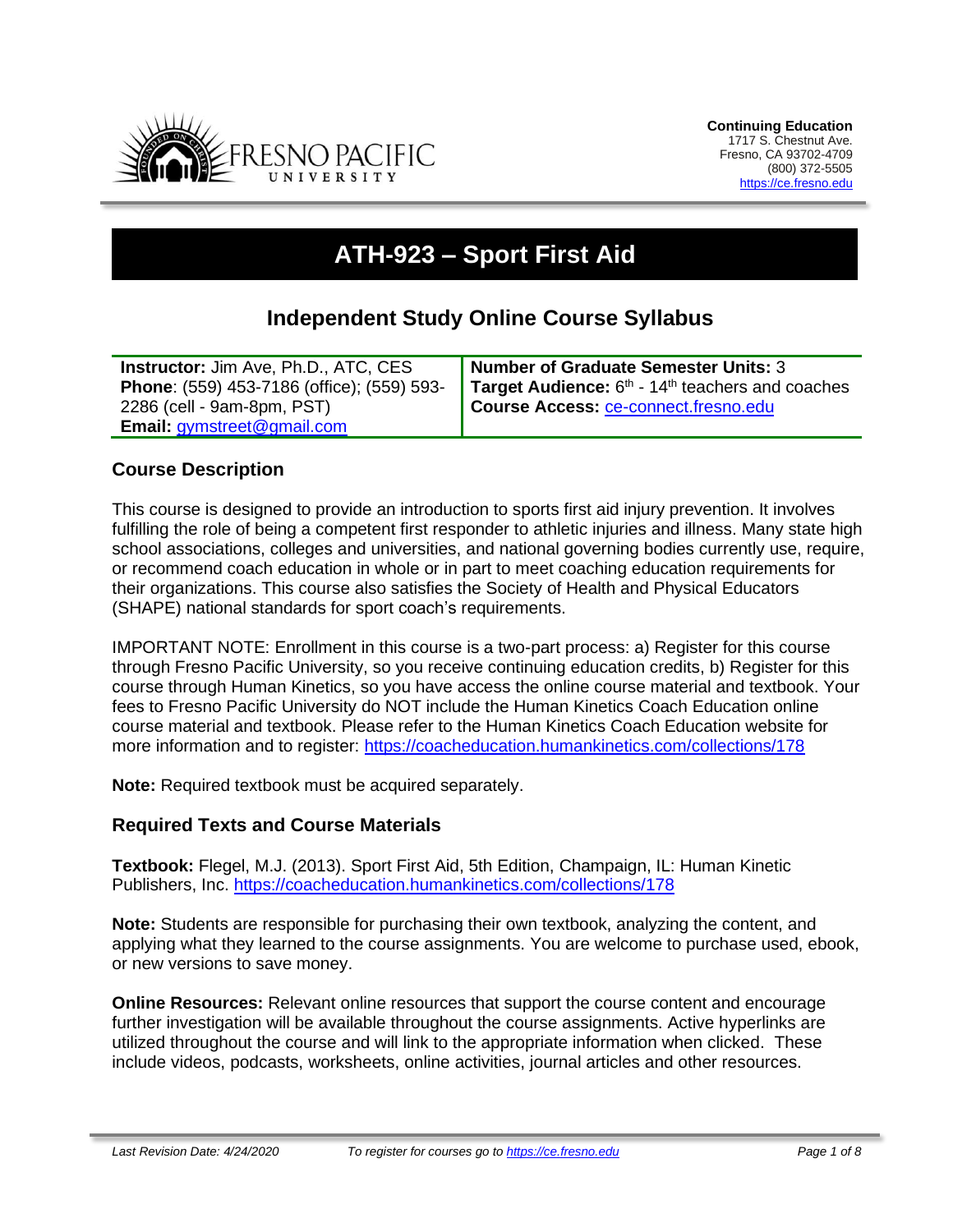**Moodle:** Moodle is a web-based learning management system used to support flexible teaching and learning in both face-to-face and distance courses (e-learning). [https://moodle.org](https://moodle.org/) // <https://moodle.org/demo> // [https://docs.moodle.org](https://docs.moodle.org/)

## **Course Dates**

Self-paced; students may enroll at any time and take up to one year, from the date of registration, to complete assignments. Students may complete assignments in no less than three weeks for a 3 unit course (one week per unit).

## **National Standards Addressed in This Course**

#### **National Board for Professional Teaching Standards (NBPTS)**

[\(http://www.nbpts.org/standards-five-core-propositions/\)](http://www.nbpts.org/standards-five-core-propositions/)

First published in 1989 and updated in 2016, *[What Teachers Should Know and Be Able to Do](http://www.accomplishedteacher.org/)* articulates the National Board's Five Core Propositions for teaching. The Five Core Propositions comparable to medicine's Hippocratic Oath — set forth the profession's vision for accomplished teaching. Together, the propositions form the basis of all National Board Standards and the foundation for National Board Certification. Course assignments have been designed so students can demonstrate excellence against these professional teaching standards whenever possible.

- Proposition 1: Teachers are committed to students and their learning
- Proposition 2: Teachers know the subject they teach and how to teach those subjects to students
- Proposition 3: Teachers are responsible for managing and monitoring student learning
- Proposition 4: Teachers think systematically about their practice and learn from experience
- Proposition 5: Teachers are members of learning communities

## **National Associations for Sport and Physical Education's (NASPE)**

[\(http://www.shapeamerica.org/standards/coaching/\)](http://www.shapeamerica.org/standards/coaching/)

- Develop a Safe Sport Environment Core Responsibilities 4, Standards 12-20
- Conduct Practices and Prepare for Competition, Core Responsibilities 5, standards 24-37

## **Continuing Education Program Student Learning Outcomes**

| CE <sub>1</sub> | Demonstrate proficient written communication by articulating a clear focus,<br>synthesizing arguments, and utilizing standard formats in order to inform and<br>persuade others, and present information applicable to targeted use. |
|-----------------|--------------------------------------------------------------------------------------------------------------------------------------------------------------------------------------------------------------------------------------|
| CE <sub>2</sub> | Demonstrate comprehension of content-specific knowledge and the ability to apply it<br>in theoretical, personal, professional, or societal contexts.                                                                                 |
| CE <sub>3</sub> | Reflect on their personal and professional growth and provide evidence of how such<br>reflection is utilized to manage personal and professional improvement.                                                                        |
| CE <sub>4</sub> | Apply critical thinking competencies by generating probing questions, recognizing<br>underlying assumptions, interpreting and evaluating relevant information, and<br>applying their understandings to the professional setting.     |
| CE <sub>5</sub> | Reflect on values that inspire high standards of professional and ethical behavior as<br>they pursue excellence in applying new learning to their chosen field.                                                                      |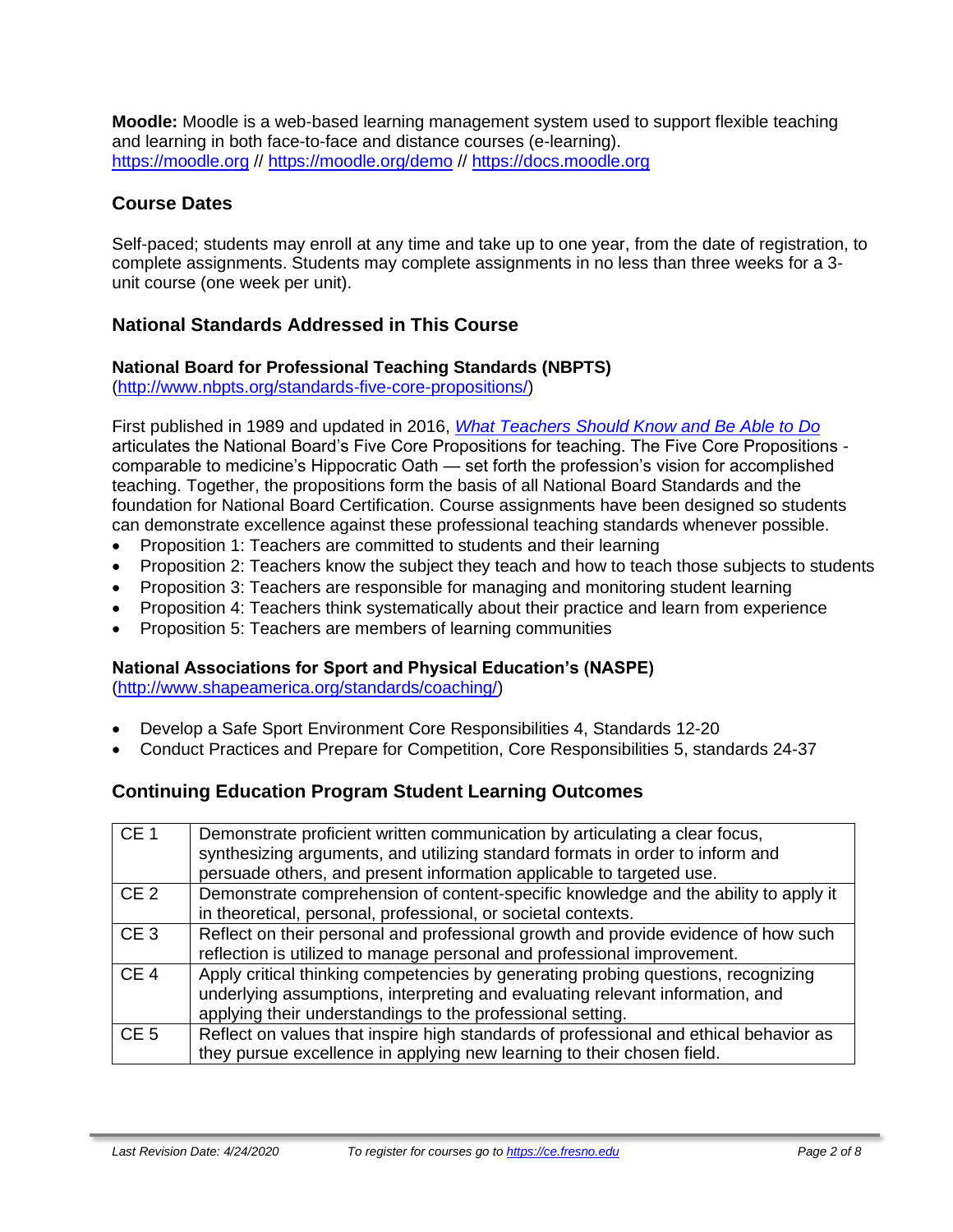| CE <sub>6</sub> | Identify information needed in order to fully understand a topic or task, organize that |
|-----------------|-----------------------------------------------------------------------------------------|
|                 | information, identify the best sources of information for a given enquiry, locate and   |
|                 | critically evaluate sources, and accurately and effectively share that information.     |

## **Student Learning Outcomes (SLOs) for This Course**

|    | <b>Student Learning Outcomes for This Course</b><br>By the end of this course student will be able to:                                                                | <b>National Standards</b><br><b>Addressed in This</b><br>Course*                                       | <b>Continuing</b><br><b>Education Program</b><br><b>Student Learning</b><br><b>Outcomes</b><br>Addressed** |
|----|-----------------------------------------------------------------------------------------------------------------------------------------------------------------------|--------------------------------------------------------------------------------------------------------|------------------------------------------------------------------------------------------------------------|
|    | 1. Describe the appropriate methods of<br>providing prevention, care and management<br>of injuries as evaluated by the completion of<br>coursework and examinations   | <b>Core Responsibilities</b><br>4, Standards 12-<br>20; Core<br>Responsibilities 5,<br>standards 24-37 | 2                                                                                                          |
|    | 2. Analyze and describe how to recognize<br>common sport injuries as evaluated by the<br>completion of coursework and examinations                                    | <b>Core Responsibilities</b><br>4, Standards 12-<br>20; Core<br>Responsibilities 5,<br>standards 24-37 | $\overline{2}$                                                                                             |
|    | 3. Describe the application of appropriate sport<br>first aid as evaluated by the completion of<br>coursework and examinations.                                       | <b>Core Responsibilities</b><br>4, Standards 12-<br>20: Core<br>Responsibilities 5,<br>standards 24-37 | $\overline{2}$                                                                                             |
|    | 4. List the appropriate methods of<br>administering CPR and AED as evaluated by<br>the completion of coursework and<br>examinations.                                  | <b>Core Responsibilities</b><br>4, Standards 12-<br>20; Core<br>Responsibilities 5,<br>standards 24-37 | $\overline{2}$                                                                                             |
| 5. | Describe the appropriate roles and<br>responsibilities of a coach on an Athletic<br>Health Care Team as evaluated by the<br>completion of coursework and examinations | <b>Core Responsibilities</b><br>4, Standards 12-<br>20; Core<br>Responsibilities 5,<br>standards 24-37 | $\overline{2}$                                                                                             |
|    | 6. Develop a medical and weather action plan<br>for their athletic team as evaluated by the<br>completion of coursework and examinations.                             | <b>Core Responsibilities</b><br>4, Standards 12-<br>20; Core<br>Responsibilities 5,<br>standards 24-37 | $\overline{2}$                                                                                             |

\* Please refer to the section on **National Standards Addressed in This Course**

\*\* Please refer to the section on **Continuing Education Program Student Learning Outcomes**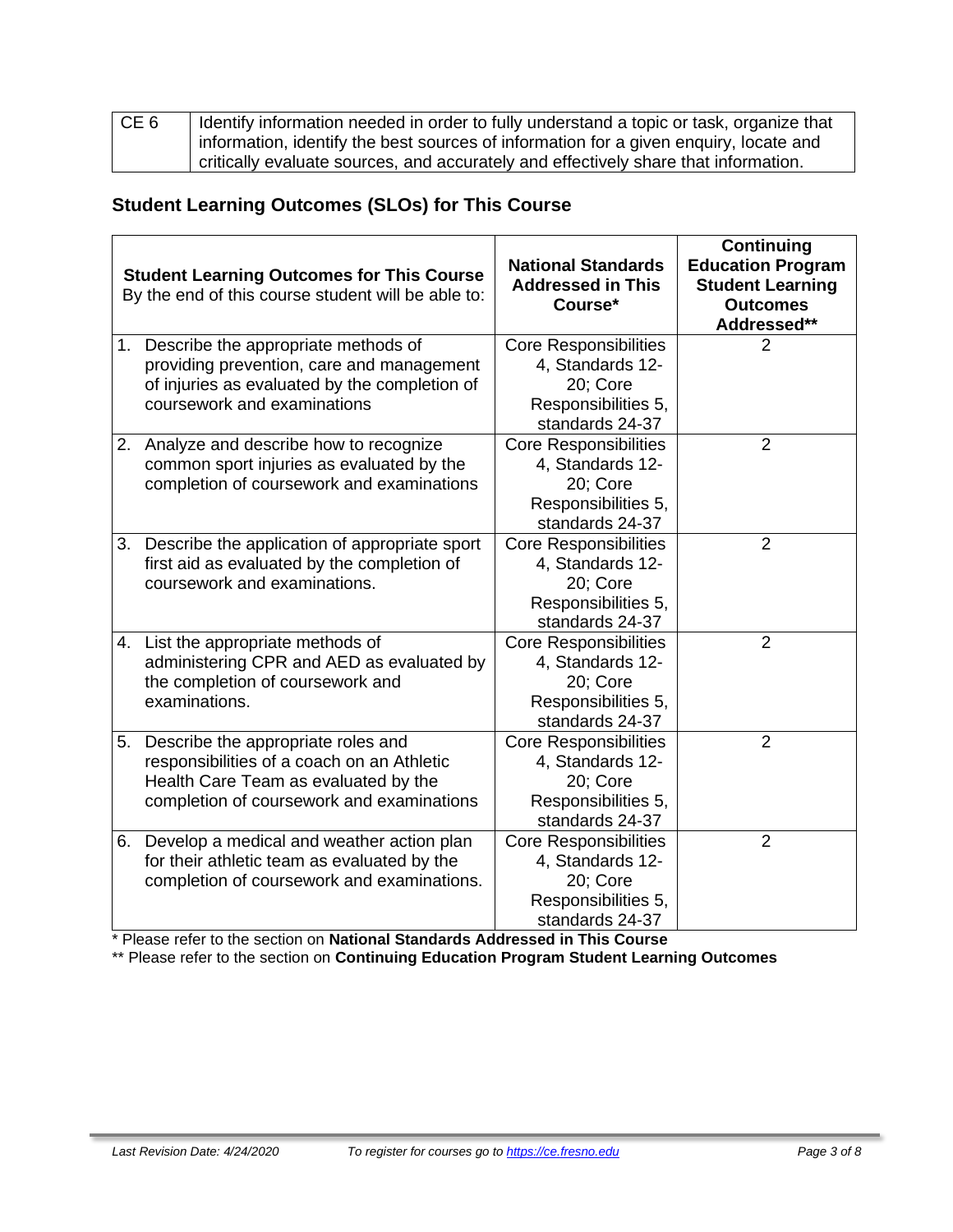## **Topics, Assignments, and Activities**

| <b>Module</b><br><b>Module Title</b>                                                                               | <b>Module Assignments and Activities</b>                                                                                                                                                                                                                                                                                                                                                                                                                                                                                                                                                                                                                                                                                                                                                          | <b>Points</b><br><b>Possible</b><br>for Each<br><b>Assignment</b> |
|--------------------------------------------------------------------------------------------------------------------|---------------------------------------------------------------------------------------------------------------------------------------------------------------------------------------------------------------------------------------------------------------------------------------------------------------------------------------------------------------------------------------------------------------------------------------------------------------------------------------------------------------------------------------------------------------------------------------------------------------------------------------------------------------------------------------------------------------------------------------------------------------------------------------------------|-------------------------------------------------------------------|
| <b>Welcome Module</b>                                                                                              | Introduction video<br>$\bullet$<br><b>Course Syllabus</b><br>$\bullet$<br>Introduce Yourself Forum<br>$\bullet$                                                                                                                                                                                                                                                                                                                                                                                                                                                                                                                                                                                                                                                                                   |                                                                   |
| Module $1 -$<br>Introduction to Sport<br>First Aid (Human<br><b>Kinetics Coach</b><br><b>Education Online)</b>     | Read chapters 1-2 Complete the following Human<br>$\bullet$<br>Kinetics Coach Education Online modules:<br>Unit 1: Your Role on the Athletic Health Care Team<br>$\Omega$<br>Unit 2: Sport First Aid Game Plan<br>$\circ$<br>Watch: What is an Athletic Trainer?<br>$\bullet$                                                                                                                                                                                                                                                                                                                                                                                                                                                                                                                     | 15 pts                                                            |
| Module $2 -$<br><b>Basic Sport First Aid</b><br>Skills (Human<br><b>Kinetics Coach</b><br><b>Education Online)</b> | 1.1 Your Role on the Athletic Health Care Team Forum<br>٠<br>Read chapters 3-6 Complete the following Human<br>$\bullet$<br>Kinetics Coach Education Online modules:<br>Unit 3: Anatomy and Sport Injury Terminology<br>$\circ$<br>Unit 4: Emergency Action Steps and Life Support<br>$\circ$<br>Unit 5: Physical Assessment and First Aid<br>$\circ$<br>Unit 6: Moving Injured or Sick Athletes<br>$\circ$<br>Watch: Anatomical Terms, Bones, Joint Movements,<br>Classification of Sport Injuries, and PRICE videos.:<br>Anatomical Terms, Bones, Joint Movements,<br>Classification of Sport Injuries, and PRICE videos.<br>2.1 Anatomical Directional and Joint Movement<br>$\bullet$<br><b>Terminology Worksheet</b><br>2.2 Emergency Action Plan Report<br>2.3 CPR & AED Certification<br>٠ | 30 pts<br>10 pts<br>20 pts                                        |
| Module $3-$<br>Sport First Aid for<br>Specific Injuries<br>(Human Kinetics<br><b>Coach Education</b><br>Online)    | Read chapters 7-15 Complete the following Human<br>$\bullet$<br>Kinetics Coach Education Online modules:<br>Unit 7: Respiratory Emergencies and Illnesses<br>$\circ$<br>Unit 8: Closed Head and Spine Injuries<br>$\circ$<br>Unit 9: Internal Organ Injuries<br>$\circ$<br>Unit 10: Sudden Illnesses<br>$\circ$<br>Unit 11: Weather-Related Problems<br>$\circ$<br>Unit 12: Upper Body Musculoskeletal Injuries<br>$\circ$<br>Unit 13: Lower Body Musculoskeletal Injuries<br>$\circ$<br>Unit 14: Facial and Scalp Injurie<br>$\circ$<br>Unit 15: Skin Problems<br>$\circ$<br>3.1 Final Exam                                                                                                                                                                                                      | 75 pts                                                            |
| Module $4-$<br><b>Application of Sport</b><br><b>First Aid Online</b><br>Material (Moodle)                         | 4.1 Weather Emergency Action Plan Report<br>$\bullet$<br>4.2 Lower Body Assessment Report<br>4.3 Lower Body Assessment Report Forum and<br><b>Discussion</b><br>4.4 Upper Body Assessment Report<br>4.5 Upper Body Assessment Report Forum and<br><b>Discussion</b><br>4.6 Injury History and Recovery Report                                                                                                                                                                                                                                                                                                                                                                                                                                                                                     | 10 pts<br>32 pts<br>15 pts<br>32 pts<br>15 pts<br>40 pts          |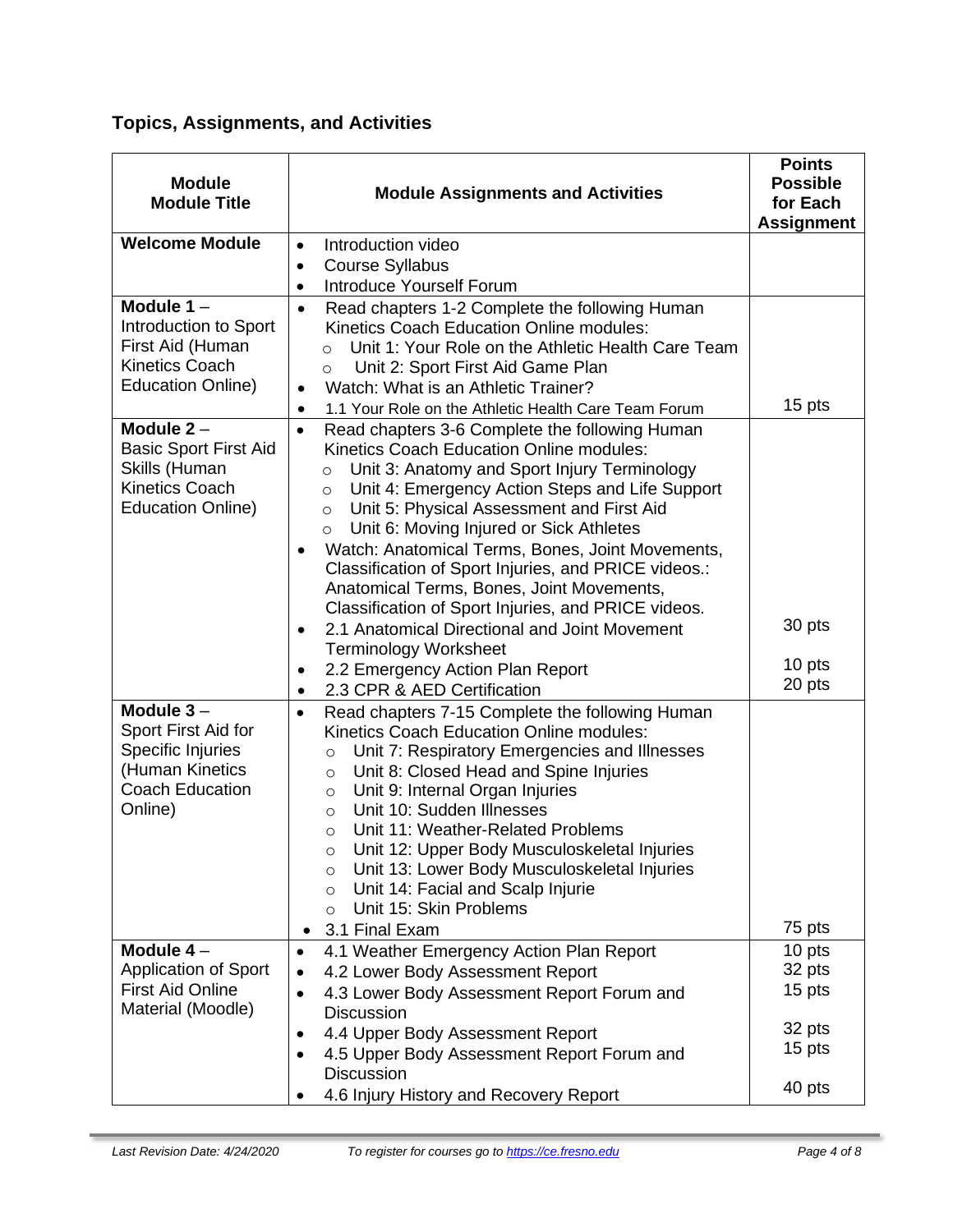| <b>Module</b><br><b>Module Title</b> | <b>Module Assignments and Activities</b>  | <b>Points</b><br><b>Possible</b><br>for Each<br><b>Assignment</b> |
|--------------------------------------|-------------------------------------------|-------------------------------------------------------------------|
| Course Wrap-up-                      | <b>Final Reflection Forum</b>             |                                                                   |
| Grading and                          | <b>Course Evaluation</b>                  |                                                                   |
| Evaluation                           | <b>Course Completion Checklist</b>        |                                                                   |
|                                      | <b>Grade Request / Transcript Request</b> |                                                                   |
| <b>TOTAL POINTS</b>                  |                                           | 294 points                                                        |

## **Grading Policies, Rubrics, and Requirements for Assignments**

#### **Grading Policies**

- Assignments will be graded per criteria presented in the course rubrics.
- $\bullet$  A = 90-100% and B = 80-89%, (anything below 80% will not receive credit.)
- Students must earn a minimum of 80% to received credit for the assignment.
- The discernment between an A or a B is at the discretion of the instructor based on the quality of work submitted (see course rubrics).
- Coursework falling short of a quality equaling a B or a Credit Grade will be returned with further instructions.
- All assignments must be completed to receive a grade and are expected to reflect the quality that teacher-training institutions require of professional educators. If completed assignments do not meet this standard, students will be notified with further instructions from the instructor.

| Grade     | <b>Percent</b> | <b>Description</b> | <b>Rubric</b>                                                                                                                                                                                      |
|-----------|----------------|--------------------|----------------------------------------------------------------------------------------------------------------------------------------------------------------------------------------------------|
| A         | 90-100%        | Excellent          | Meets all course/assignment<br>requirements, significant evidence of<br>subject mastery - excellent<br>demonstration of graduate level<br>professional development scholarship.                    |
| B         | 80-89%         | Very good          | Adequately meets the criteria for all<br>course/assignment requirements -<br>demonstrates subject competency and<br>very good graduate level professional<br>development scholarship.              |
| <b>NC</b> | Below 80%      | Unacceptable       | Does not meet the minimum criteria for<br>all course/assignment requirements and<br>demonstrated little, if any, evidence of<br>acceptable graduate level professional<br>development scholarship. |

#### **Grading Rubrics**

#### **Writing Requirements**

- **Superior:** Writing is clear, succinct, and reflects graduate level expectations. Clearly addresses all parts of the writing task. Maintains a consistent point of view and organizational structure. Include relevant facts, details, and explanations.
- **Standard:** Writing is acceptable with very few mistakes in grammar and spelling. Addresses most parts of the writing task. Maintains a mostly consistent point of view and organizational structure. Include mostly relevant facts, details, and explanations.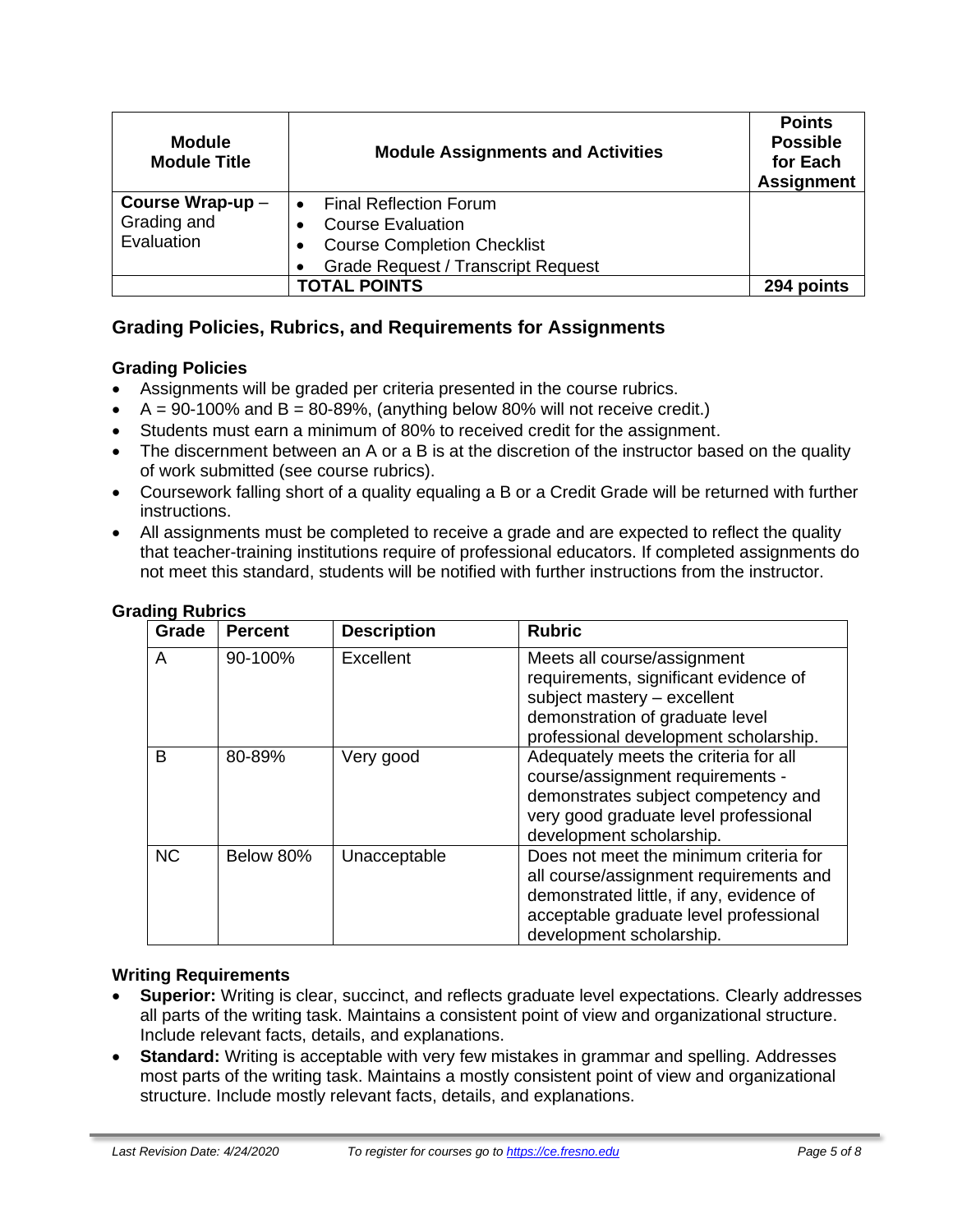• **Sub-standard:** Writing contains noticeable mistakes in grammar and spelling. Does not address all parts of the writing task. Lacks a consistent point of view and organization structure. May include marginally relevant facts, details, and explanations.

#### **Lesson Plan Requirements**

- **Superior:** Instructional goals and objectives clearly stated. Instructional strategies appropriate for learning outcome(s). Method for assessing student learning and evaluating instruction is clearly delineated and authentic. All materials necessary for student and teacher to complete lesson clearly listed.
- **Standard:** Instructional goals and objectives are stated but are not easy to understand. Some instructional strategies are appropriate for learning outcome(s). Method for assessing student learning and evaluating instruction is present. Most materials necessary for student and teacher to complete lesson are listed.
- **Sub-standard:** Instructional goals and objectives are not stated. Learners cannot tell what is expected of them. Instructional strategies are missing or strategies used are inappropriate. Method for assessing student learning and evaluating instruction is missing. Materials necessary for student and teacher to complete lesson are missing.

## **Discussion Forum Requirements**

- **Superior:** Response was at least 1 page (3 fully developed paragraphs) in length. Thoroughly answered all the posed questions, followed all the assignment directions, proper grammar and no spelling errors. Language is clear, concise, and easy to understand. Uses terminology appropriately and is logically organized.
- **Standard:** Response was ½ to 1 page in length (2-3 fully developed paragraphs). Answered all the questions but did not provide an in-depth analysis, followed most of the assignment directions, proper grammar and no spelling errors. Language is comprehensible, but there a few passages that are difficult to understand. The organization is generally good.
- **Sub-standard:** Response was less than ½ page in length (1 paragraph). Did not answer all the required questions and/or statements or responses were superficial, vague, or unclear, did not follow the assignment directions, many grammar and spelling errors. Is adequately written, but may use some terms incorrectly; may need to be read two or more times to be understood.

## **Instructor/Student Contact Information**

Throughout the course participants will be communicating with the instructor and their classmates on a regular basis using asynchronous discussion forums. A virtual office is utilized for class questions and students are provided with instructor contact information in the event they want to make email or phone contact. In addition, students are encouraged to email or phone the instructor at any time. Students will also receive feedback on the required assignments as they are submitted.

## **Discussion Forums**

Participation is an important expectation of this course and all online courses. Online discussions promote reflection and analysis while allowing students to appreciate and evaluate positions that others express. While students may not be engaging with the same students throughout this course they will be expected to offer comments, questions, and replies to the discussion question whenever possible. The faculty role in the discussion forum is that of an observer and facilitator.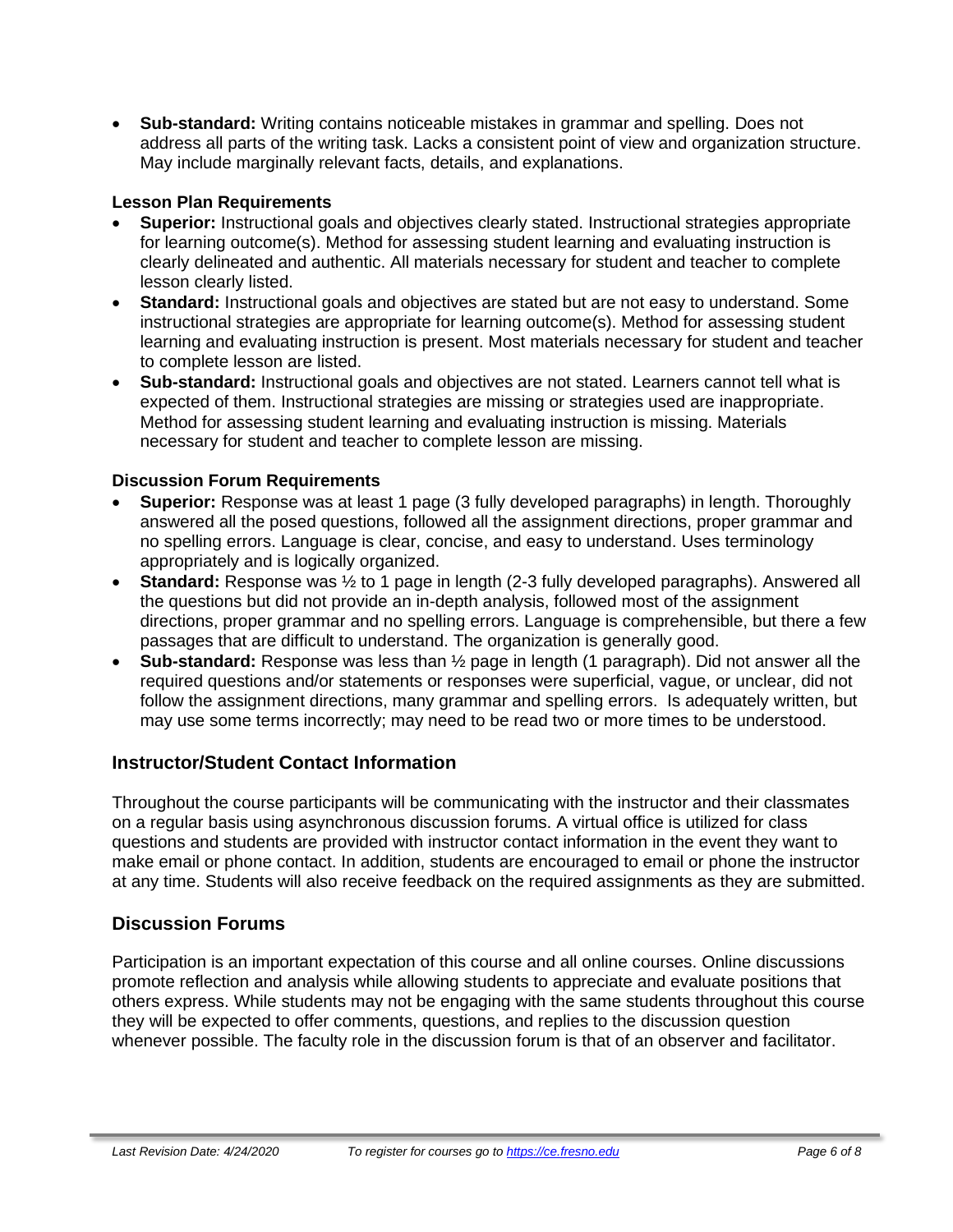## **Coursework Hours**

Based on the Carnegie Unit standard, a unit of graduate credit measures academic credit based on the number of hours the student is engaged in learning. This includes all time spent on the course: reading the textbook, watching videos, listening to audio lessons, researching topics, writing papers, creating projects, developing lesson plans, posting to discussion boards, etc. Coursework offered for FPU Continuing Education graduate credit adheres to 45 hours per semester unit for the 900-level courses. Therefore, a student will spend approximately 90 hours on a typical 2-unit course or 135 hours on a typical 3-unit course.

## **Services for Students with Disabilities**

Students with disabilities are eligible for reasonable accommodations in their academic work in all classes. In order to receive assistance, the student with a disability must provide the Academic Support Center with documentation, which describes the specific disability. The documentation must be from a qualified professional in the area of the disability (i.e. psychologist, physician or educational diagnostician). Students with disabilities should contact the Academic Support Center to discuss academic and other needs as soon as they are diagnosed with a disability. Once documentation is on file, arrangements for reasonable accommodations can be made. For more information and for downloadable forms, please go to [https://www.fresno.edu/students/academic](https://www.fresno.edu/students/academic-support/services-students-disabilities)[support/services-students-disabilities.](https://www.fresno.edu/students/academic-support/services-students-disabilities)

## **Plagiarism and Academic Honesty**

All people participating in the educational process at Fresno Pacific University are expected to pursue honesty and integrity in all aspects of their academic work. Academic dishonesty, including plagiarism, will be handled per the procedures set forth in the Fresno Pacific University Catalogue <https://www.fresno.edu/students/registrars-office/academic-catalogs>

## **Technology Requirements**

To successfully complete the course requirements, course participants will need Internet access, can send and receive email, know how to manage simple files in a word processing program, and have a basic understanding of the Internet. Please remember that the instructor is not able to offer technical support. If you need technical support, please contact your Internet Service Provider.

**Moodle:** This course will be delivered totally online. Moodle is a learning management system that provides students access to online resources, documents, graded assignments, quizzes, discussion forums, etc. Moodle is easy to learn and has a friendly user interface. To learn more about Moodle, go to [https://docs.moodle.org/33/en/Student\\_FAQ.](https://docs.moodle.org/33/en/Student_FAQ) There are also some student tutorials on the Center for Online Learning website at Fresno Pacific University - [https://col.fresno.edu/student.](https://col.fresno.edu/student)

**Moodle Site Login and Passwords:** Students will need to have internet access to log onto [https://ce-connect.fresno.edu.](https://ce-connect.fresno.edu/) The username and password numbers for Moodle access will be sent to you by the university using the email address you submitted at the time of registration. The instructor will then contact you with a welcome communication. If you need help with your username and password recovery, please contact the Continuing Education office at (800) 372- 5505 or (559) 453-2000 during regular office hours - Mon-Fri 8:00 am to 5:00 pm. or email them at [prof.dev@fresno.edu.](mailto:prof.dev@fresno.edu)